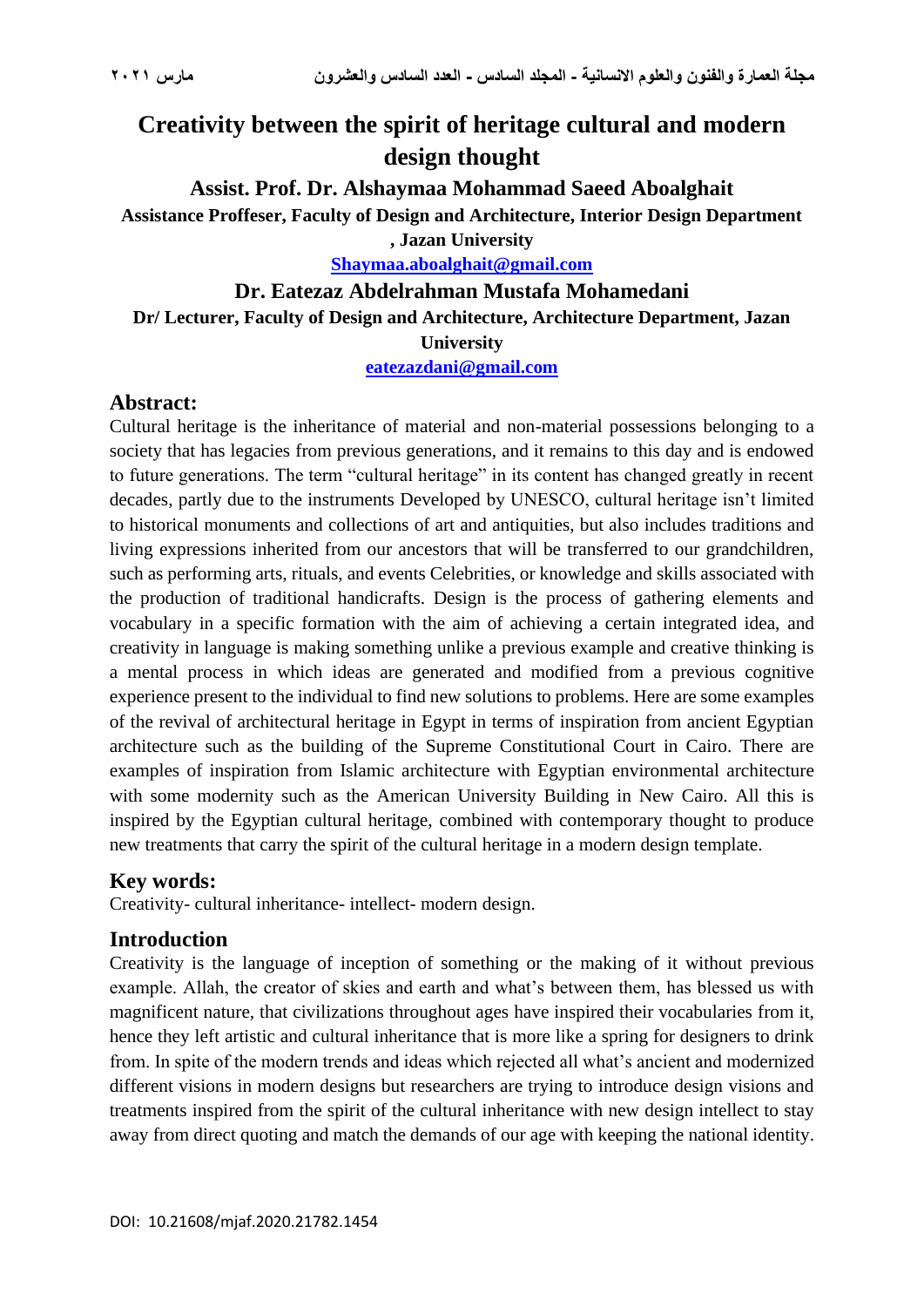### **The research problem:**

The need to create designs that carry the spirit of the national culture and heritage with different formulation that matches the modern intellect.

- Avoidance of inspiration from cultural inheritance in modern designs instead of nonrenewable, direct quoting.

#### **The research objectives:**

- Reviving the cultural heritage in modern designs with what suit the demands of the current era.

- Satisfying the receiver needs of creative designs that keep his cultural heritage and match his modern aspirations.

#### **The research assumptions:**

The research assumes that by realizing modern and new designs inspired from heritage and aren't quoted entirely from it, that can reach the receiver's needs in the modern age with keeping its cultural identity.

#### **The research significance:**

Visual and formative enrichment that contributes in spreading the cultural identity inspired from the heritage but with new intellect.

# **Research Methodology:**

|         | descriptive / Analytical                          |          |  |  |  |
|---------|---------------------------------------------------|----------|--|--|--|
|         | Index                                             |          |  |  |  |
| Subject |                                                   | page no. |  |  |  |
|         | Introduction                                      |          |  |  |  |
|         | The research scheme                               |          |  |  |  |
|         | Index of shapes and photos                        |          |  |  |  |
|         | First: creativity                                 |          |  |  |  |
|         | Essence of creativity                             |          |  |  |  |
|         | Creative intellect                                |          |  |  |  |
|         | Obstacles against creative thinking               |          |  |  |  |
|         | Second: heritage                                  |          |  |  |  |
|         | Heritage in language                              |          |  |  |  |
|         | Cultural heritage                                 |          |  |  |  |
|         | Materialistic heritage                            |          |  |  |  |
|         | Unmaterialistic heritage                          |          |  |  |  |
|         | Third: design                                     | ٥        |  |  |  |
|         | Design                                            | ٥        |  |  |  |
|         | Elements of design                                |          |  |  |  |
|         | Principals of design                              |          |  |  |  |
|         | Interactive design                                |          |  |  |  |
|         | Inspiration from heritage as one method of design |          |  |  |  |
|         | Causes, origination and circumstances             | ٧        |  |  |  |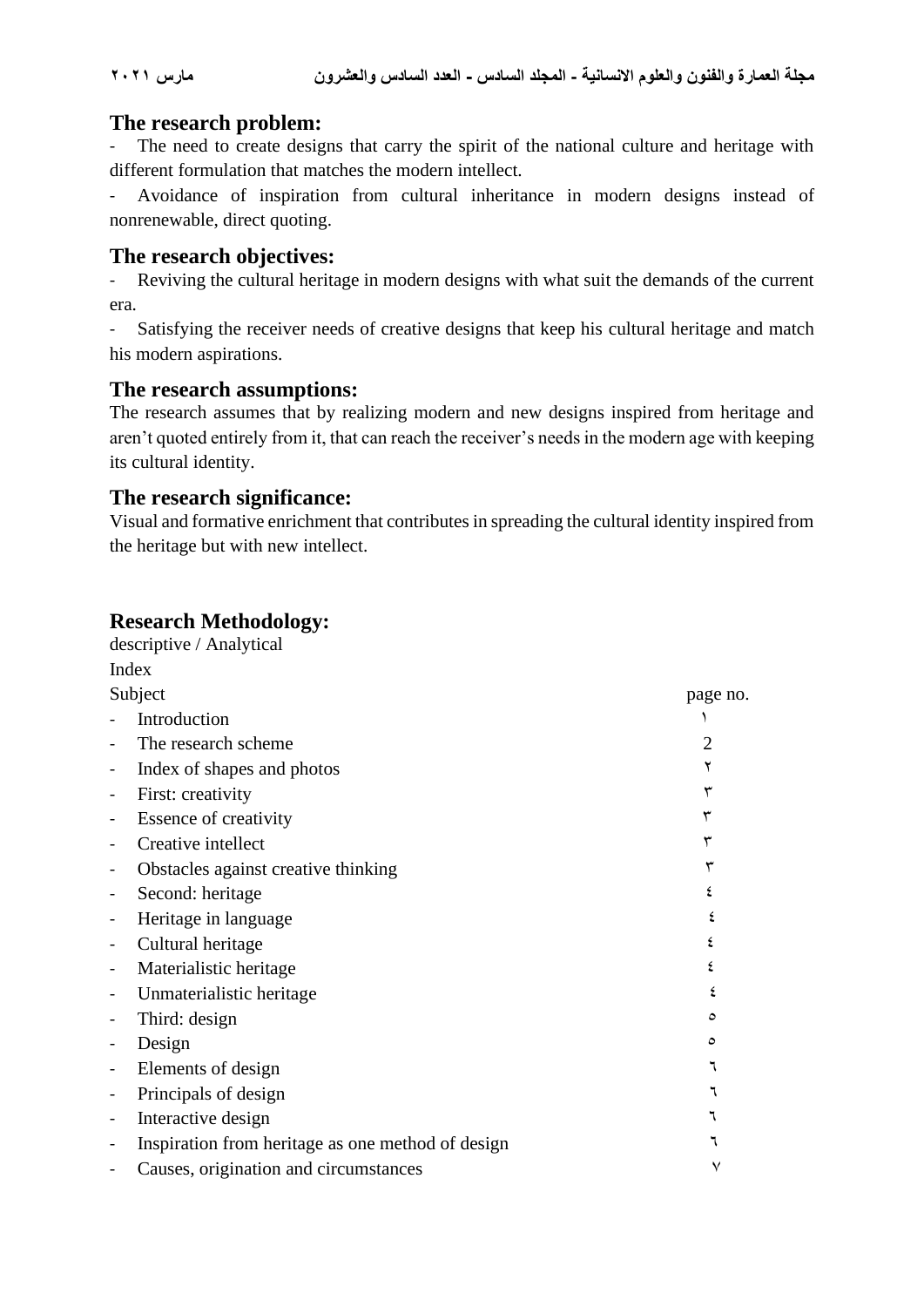| - Examples for reviving architectural heritage in Egypt |  |
|---------------------------------------------------------|--|
| - First: inspiration from ancient Egyptian architecture |  |
| - Second: inspiration from Islamic architecture         |  |
| - Results and recommendations                           |  |
| - References                                            |  |

# **Index of shapes and photos**

| Shape no.                   | Shape name                                                          | Page no. |
|-----------------------------|---------------------------------------------------------------------|----------|
|                             | Interface of the supreme constitutional court in Cairo              |          |
| $\mathcal{D}_{\mathcal{A}}$ | Side view of the supreme constitutional court in Cairo              |          |
|                             | Different images of AUC. (American university) Residence in         | ٠.       |
|                             | New Cairo                                                           |          |
|                             | Al Bahr tower in Abu Dhabi                                          |          |
| $\circ$                     | A detail that shows the design of the interface of Al Bahr tower in |          |
|                             | Abu Dhabi and possibility of moving its parts.                      |          |

# **First: creativity**

The essence of creativity: it is an expression in the dictionary means "created a thing, making it without a previous example". (Arafat,2010).

# **The philosophical concept of creativity:**

(Cort 1998)

It is the ability to produce genuine ideas and solutions using imaginations and images, it is also referred to the ability of discovering what's new and give meanings to ideas. (Arafat,2010).

Dr. Abd Al Salam Eid identified the creative personality as: it is an independent, very elegant personality who is hard to agree with logic or presuppositions as it is a personality that loves exploring, experimented and sensing accumulative experience. (Abou Al Kheet,2015).

# **Creative intellect:**

Olson 1999.

It's a mental process where thoughts are born and adjusted from previous knowledgeable experience which exists inside the individual as it's not possible to form new solutions for the problems.

Dinca 1993.

Creative thinking is a mental process that aims to collect facts and visions of materials, experiences and data in new structures to light up solution. Which is known as thinking outside the box. (Arafat,2010).

# **Obstacles against Creative thinking:**

Most of the obstacles against Creative thinking is inside ourselves, fear of making mistakes, losing self-confidence, staying too occupied with many things and not giving the body a chance to rest. All these factors inhibit creativity and restrain the breakthrough of the creative intellect. The biggest obstacle is our inner feeling of being uncreative and that creativity is hard to be taught and it is only for the talented but if the one has a unique personality and seeks skills and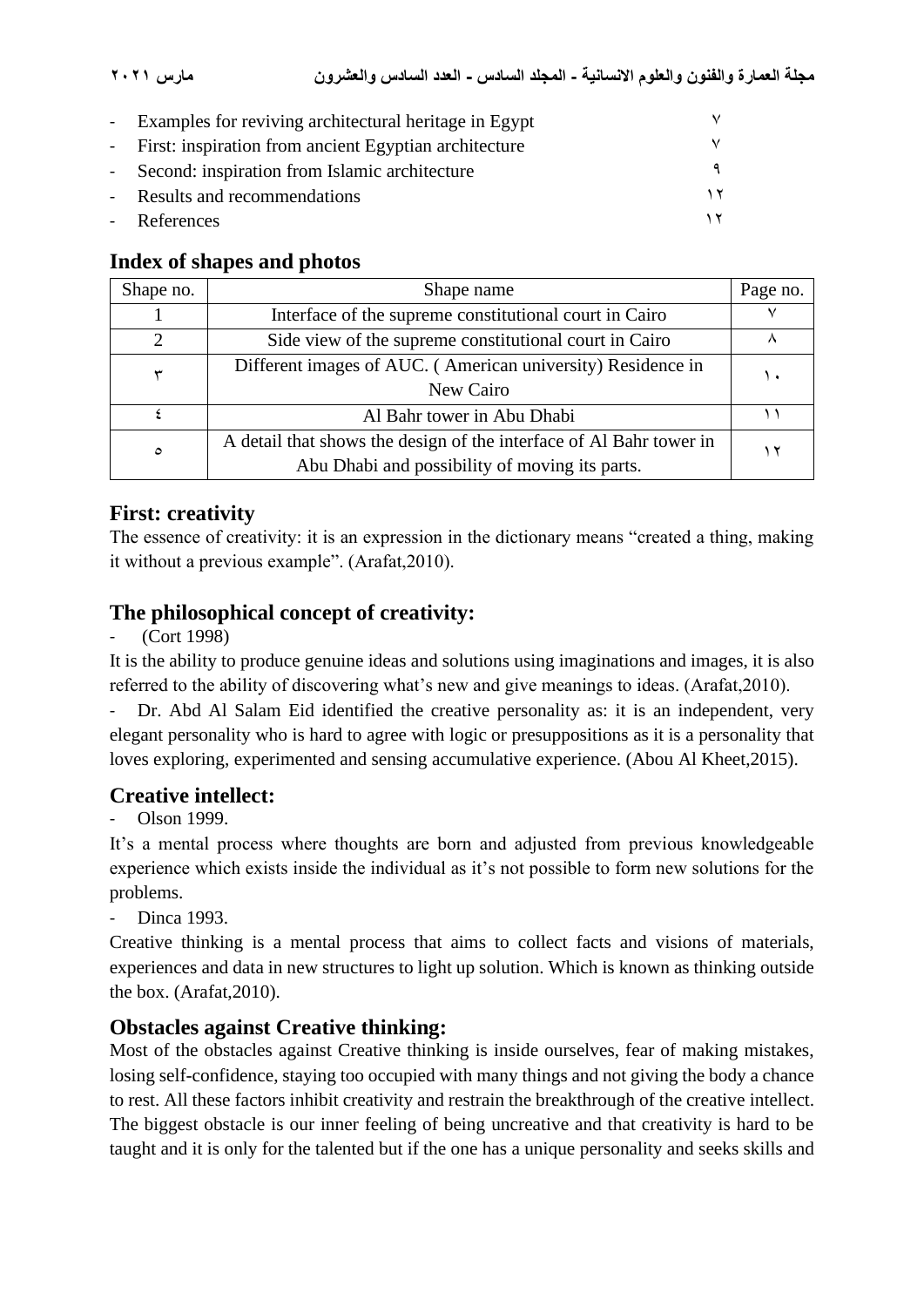capabilities that are necessary to express himself and his believes, then he will be able to assist himself in reaching creativity.

- Obstacles that prevent or decrease creative intellect and problem solving:
- 1- Fear of mistake or criticism.
- 2- Lack of challenge and enthusiasm.
- 3- Judging ideas instead of making them.
- 4- Difficulty in isolating the problem.
- 5- Tendency to locate the problem on small scale.
- 6- Habits.
- 7- Time. (Abou Al Kheet,2015).

# **2 nd Heritage:**

#### **Heritage in language**

The source of heritage in language: inherit, inheritance which is what to be inherited from others.

Other expression: all what the nation has left from religious, cultural, folk, literary, scientific, constructional and civilized. The origin of the word is taken from the word inherit.

Heritage from the modern concept is everything that have reached us whether written in science or sensed in any kind of art, of which the intellect and work throughout human history.

Each nation has its own heritage which is the result of its intellect, doctrine and the sum of its mental, spiritual and creative effort. (Al Twigry-2011).

### **Cultural heritage**

It is the inheritance of materialistic and unmaterialistic belongings that belong to certain group or community that has inheritances from previous generations that remained till the current time and are gifted to the coming generations. (UNISCO- Cairo office)

The expression of cultural heritage has changed at his core through the past decades. That is partially due to deeds that have been done by the UNISCO. Cultural heritage is no longer just about historical monuments and archeological, artistic pieces but it includes also traditions and the vital forms of expression that are inherited from ancestors which will transfer to grandchildren, such as; oral traditions, arts of performance, social acts, rituals, ceremonies, knowledge and practices related to nature and universe, or knowledge and skills related to production of classical, traditional industries (UNISCO).

Heritage has 2 aspects one materialistic and the other is unmaterialistic as follows:

#### **Materialistic heritage:**

Includes buildings, historical monuments and places, etc. which are worthy of protection and maintenance perfectly for the future generations.

#### **Unmaterialistic heritage**

The concept of unmaterialistic heritage first appeared at 2001 when a list of aphorism was announced for the first time, by countries based on request from the UNISCO to define the concept of unmaterialistic heritage, within the frame of announcing stunners of verbal heritage. Or humanity unmaterialistic heritage. According to that agreement; cultural, unmaterialistic heritage is known as; practices, perceptions, forms of expression, knowledge, skills and whatever is linked to them from instruments, pieces, articles and cultural places. Which are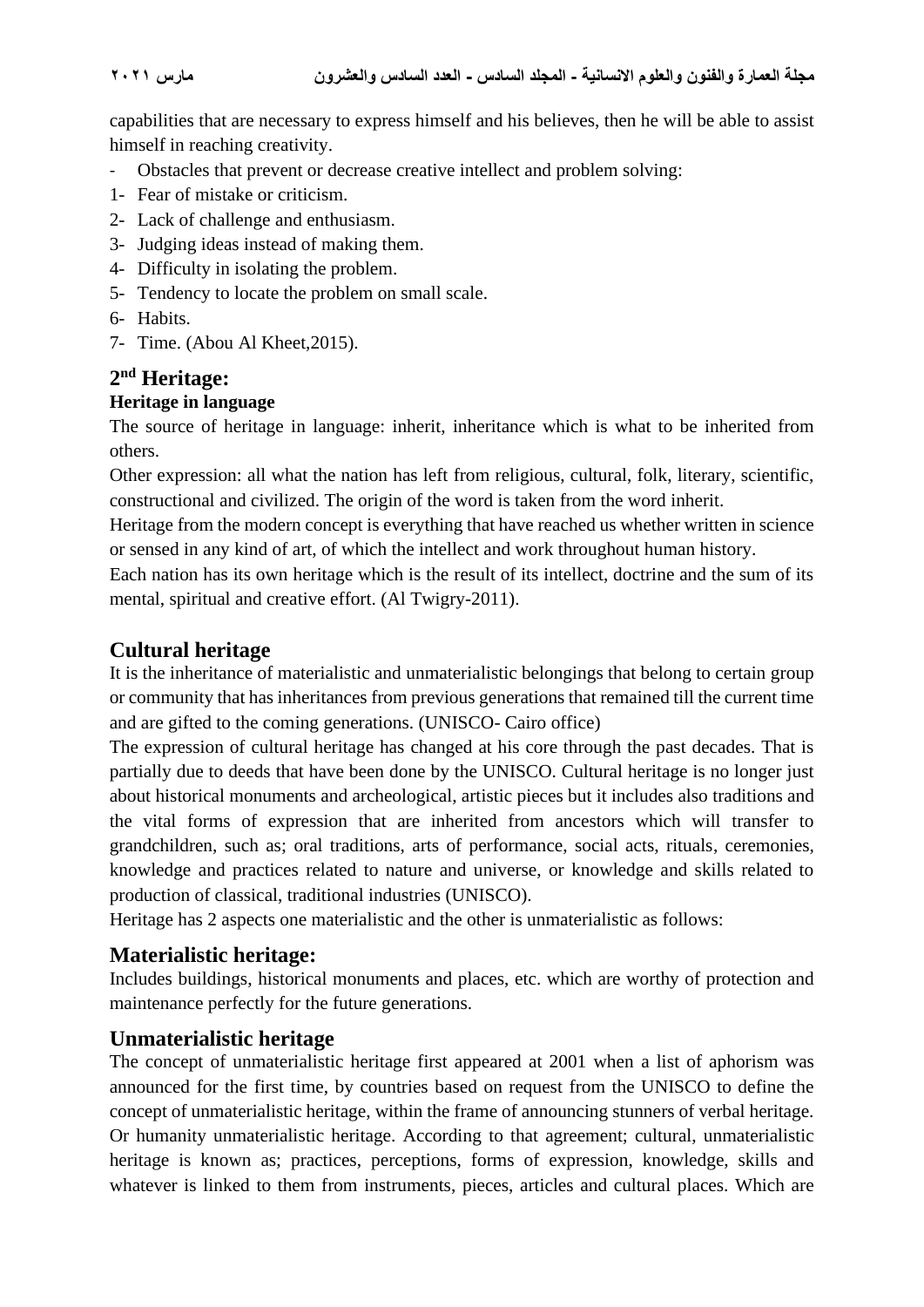considered by groups, communities, sometimes individuals as a part of their cultural heritage. (Ghonim, 2016).

oral traditions include; arts of performance, social acts, rituals, ceremonies, music, literature, traditional crafty knowledge and skills and others of cultural, unmaterialistic inheritances.

### **Students and scientists located it the following fields:**

1<sup>st</sup>: all traditions (the plural of tradition which is a behavioral pattern that is followed by individual or group, resembling ancestors and holding to it). Forms of oral expression: tales, popular folks, poetic stories for kids, common quotes, puzzles, poems, accents, sonnets, urban legends, heroic tales, legends including language as a way of expression. All of them are characterized of being satisfactory for social and spiritual needs for people in the society. Which keep them in a state of self-adaptation with the surrounding environment. These cultural components are called folk heritage or cultural folk; some call it folk literature.

2<sup>nd</sup>: performing arts such as folk dance, traditional music, festivals, ceremonies, songs and singing.

3<sup>rd</sup>: practices, customs, traditions, social habits, rituals, holidays, ceremonies, costumes and many other of inherited social phenomenon. Habit is a behavior that human does spontaneously within a limited, social context. Habit is characterized with its continuous progress and change, for instance; marriage habits, etc.

4<sup>th</sup>: skills and knowledge that are linked to traditional, crafty, manufacturing, architectural, decorative arts with experiences that are linked to them.

5<sup>th</sup>: intellectual heritage: with all what it includes from inheritance about the ancestors from science, religious knowledge and literal arts.

6<sup>th</sup>: natural science and knowledge like the ancestors' science, scientific heritage and various fields of natural science. (Ghonim, 2016).

# **Third: design**

#### **The design**

It is the process of collecting elements and vocabularies in a certain composition or various compositions in order to achieve a certain integrated idea. All various ways of repeating, eliminating, adding, etc. are within the design process aiming to realize the design intellect. Unit in design is one of the characteristics of formative building in the artistic work, without it the work will be disconnected with no correlation within it. (Scott- unknown publishing year).

#### **Elements of design:**

They are the basic units in building of optics, all optics are made of one or more from these elements.

It is well known that elements of design are (dot- line- shape- composition- space- tissue which is the visual equivalent of touch- light- color- motion). (Abou Al Kheet,2019).

#### **Principles of design:**

They are the guidelines that should be considered when using elements and their compositions in designing optics. Those principals aren't solid rules but they are only guides that visual substances could create a dialogue through them.

Principles of design include (simplicity- clarity- balance- compatibility- organization- focusunity- perspective- point of view- briefing) (Moore, Dewir-2015).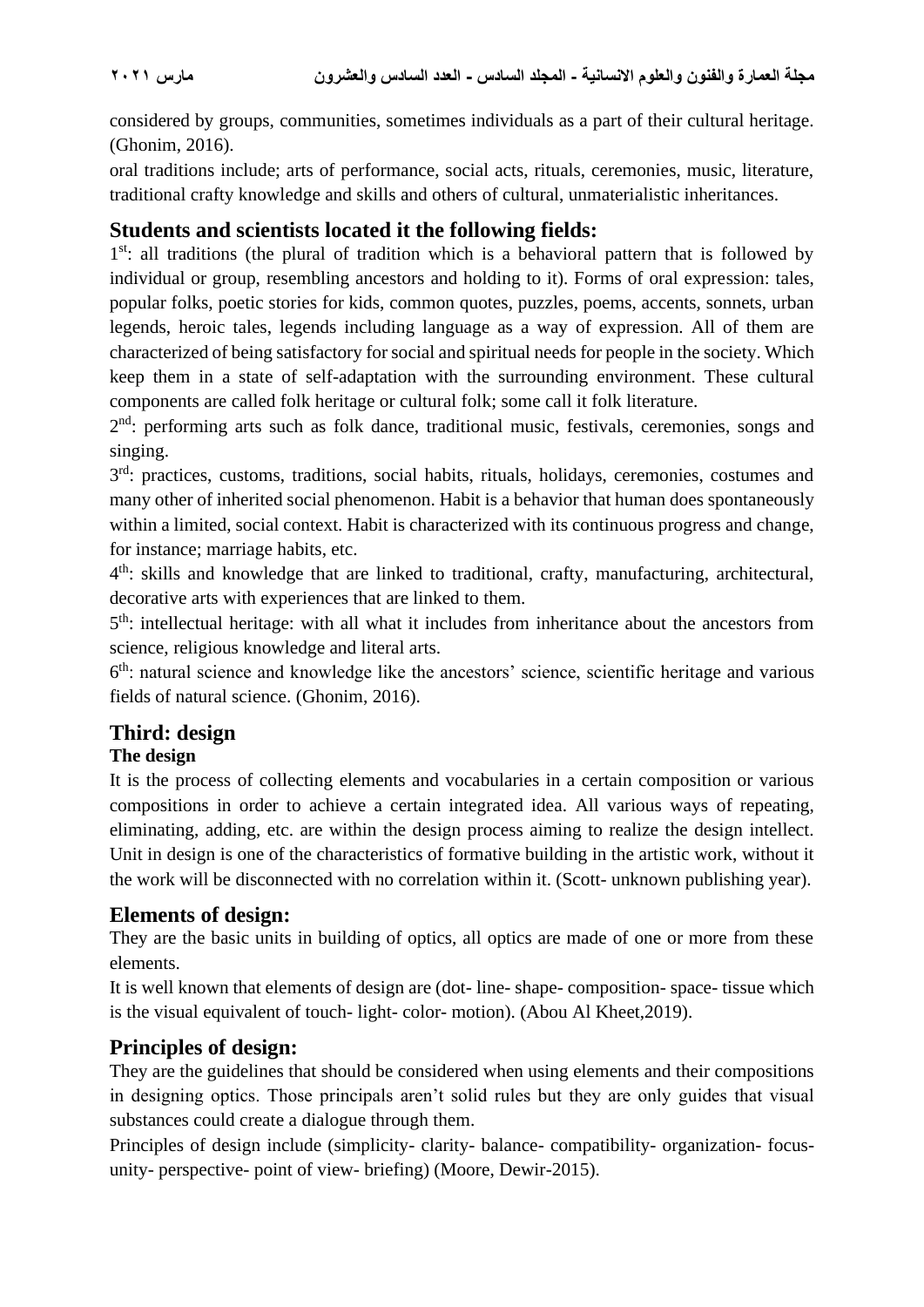### **Interactive design:**

It is a design where a connection between the user and electronics through sensors that transfer how the electronic device is affected by the user through movement, touch or temperature, etc. (Abou Al Kheet,2017).

#### **Inspiration from heritage as one method of design:**

Architectural trends and directions which are based on quoting or inspiring from ancient architectural and urban heritage weren't limited to specific geographical domain, people or groups. It's known that inspiring or cloning from ancient styles isn't limited to just its local environment but those styles turned into international humane heritage where everyone is sloughing from. That lead to rise up of international, cultural, architectural movement that is called "Eclecticism". It spread with the waves of colonial movements or with the civilizational mixing or connecting with other countries. That movement was established based on mixing among various heritage and cultural elements and harmonizing them to produce new international, architectural shapes. The rise up and development of such architectural trends that represent movements of inspiration and cloning from the historically ancient architectural heritage started all the way back to the industrial revolution and the beginning of modernity in Europe especially at the countries which led that revolution (Abd Al Latif- 2012).

#### **Causes, origination and circumstances:**

Reasons for inspiring from heritage in Egypt and the Arabian region are different than Europe post the industrial revolution though they are contained by the same romantic intellect. Movements of reviving urban heritage in the  $1<sup>st</sup>$  half of the  $20<sup>th</sup>$  century, even if they vary from one country to another in their strength according to the variation in circumstances between east, middle and west of the Arabian Peninsula, but they are all aiming to express national culture and identity.

#### **Those movements were originated as resistant methods for:**

**1- Against the colonial domination** as happened in Egypt during the time of struggling to get national independence among the  $20<sup>th</sup>$  and  $40<sup>th</sup>$  of the past century, by reviving the Islamic or Pharaonic civilizational, architectural style (shape1, 2) expressing the Egyptian identity against the western style in Cairo which is the capital of Egypt that was planned and originated as if it was a piece of Europe and a model for modernity and development.

**2- Refusal of domination and imposition of foreign cultures** as an alternative for progress as happened to some countries in the Arabic east.

**3- Liberation from dependence** as in the countries of the Arabian west which were subjected to condensed trials to conceal their local, traditional cultures. (**Al Latif- 2012).**

# **Examples for reviving architectural heritage in Egypt**

#### **1 st: inspiring from ancient Egyptian architecture:**

The building of the supreme constitutional court in Cairo, designed by the architect dr./ Ahmed Metto.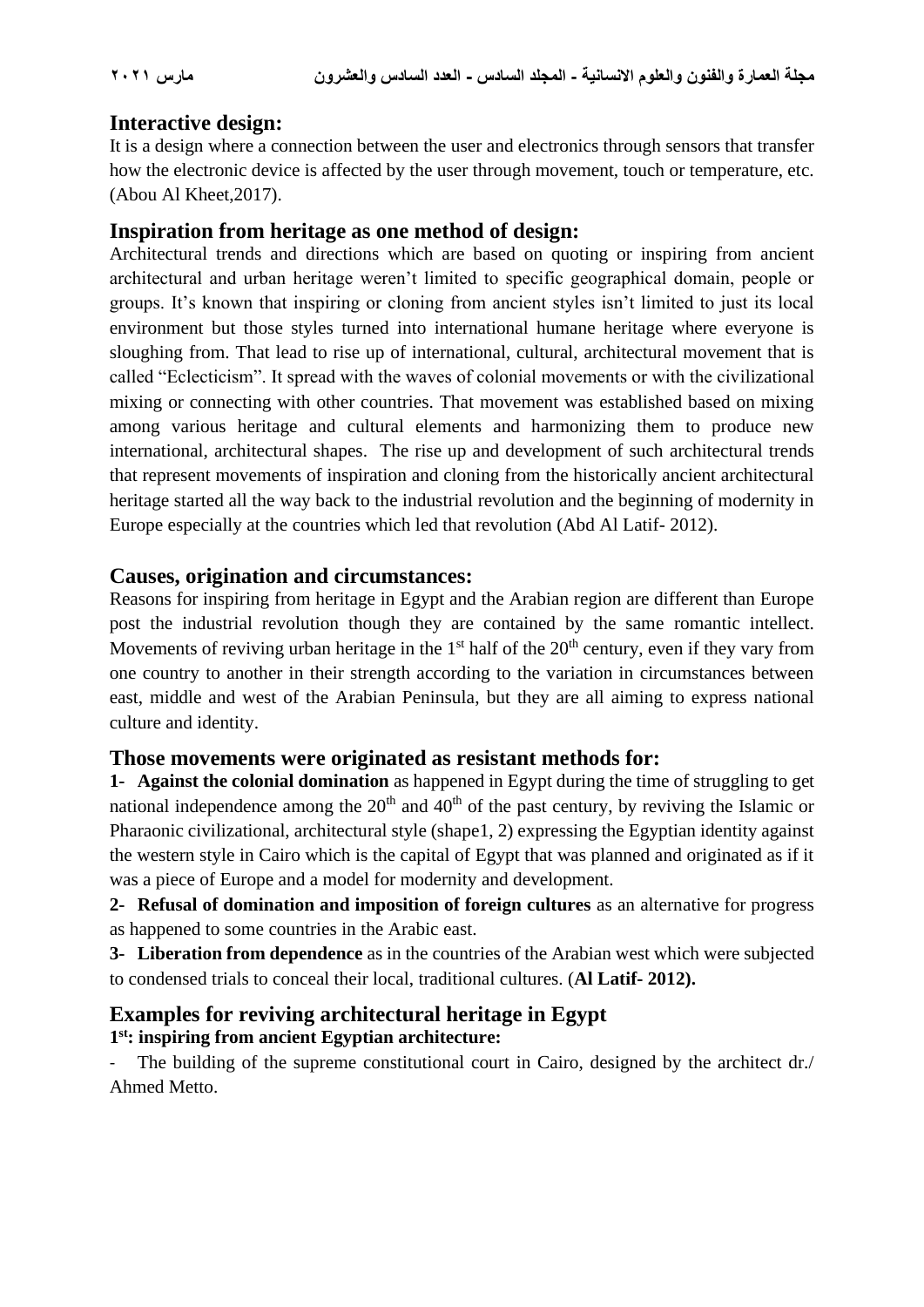

**Shape (1) Interface of the supreme constitutional court in Cairo.**



**Shape (2) Side view of the supreme constitutional court in Cairo.**

**The design of the Supreme Constitutional Court building in Cairo is inspired by the ancient Egyptian style, and in some of its vocabulary there are similarities with some of the vocabulary of the Luxor Temple.**

1- The building has three façades, the two side façades are similar and the main façade. The back side is not designed as it is adjacent to the wall under construction.

2- The main court façade is decorated with 14 seven pillars on each side in the first floor and 14 columns starting from the second to the fourth round, which is similar to the number and composition of the fourteen columns decorated with the entrance to the Luxor Temple in the area that follows the edifice of King Ramses II, which is also 14 columns 7 columns on each side.

3- The small pillar crowns represent the closed papyrus flower, which was also used in Luxor Temple, while the large pillar crowns represent the open papyrus flower.

4- The pillars of the Corniche resemble the Egyptian Corniche in a simplified form.

5- On the far sides of the façade, two flat areas are decorated with some simple, empty patterns, inspired by some simple ancient Egyptian patterns.

6- The side facade also contains columns similar to the ones that decorate the main facade, but also contain a huge column with a strange ratio that is not proportional to the style.

7 - Some walls in the corners of the building are characterized by a large thickness from the bottom, and that thickness decreases as we go upward, as in the design of ancient Egyptian walls.

1- Dr./ Ahmed Moustafa Mahmoud Metto is one of the most famous Egyptian architects and he was a member at the teaching committee in Ain-Shams university in Cairo. Some of his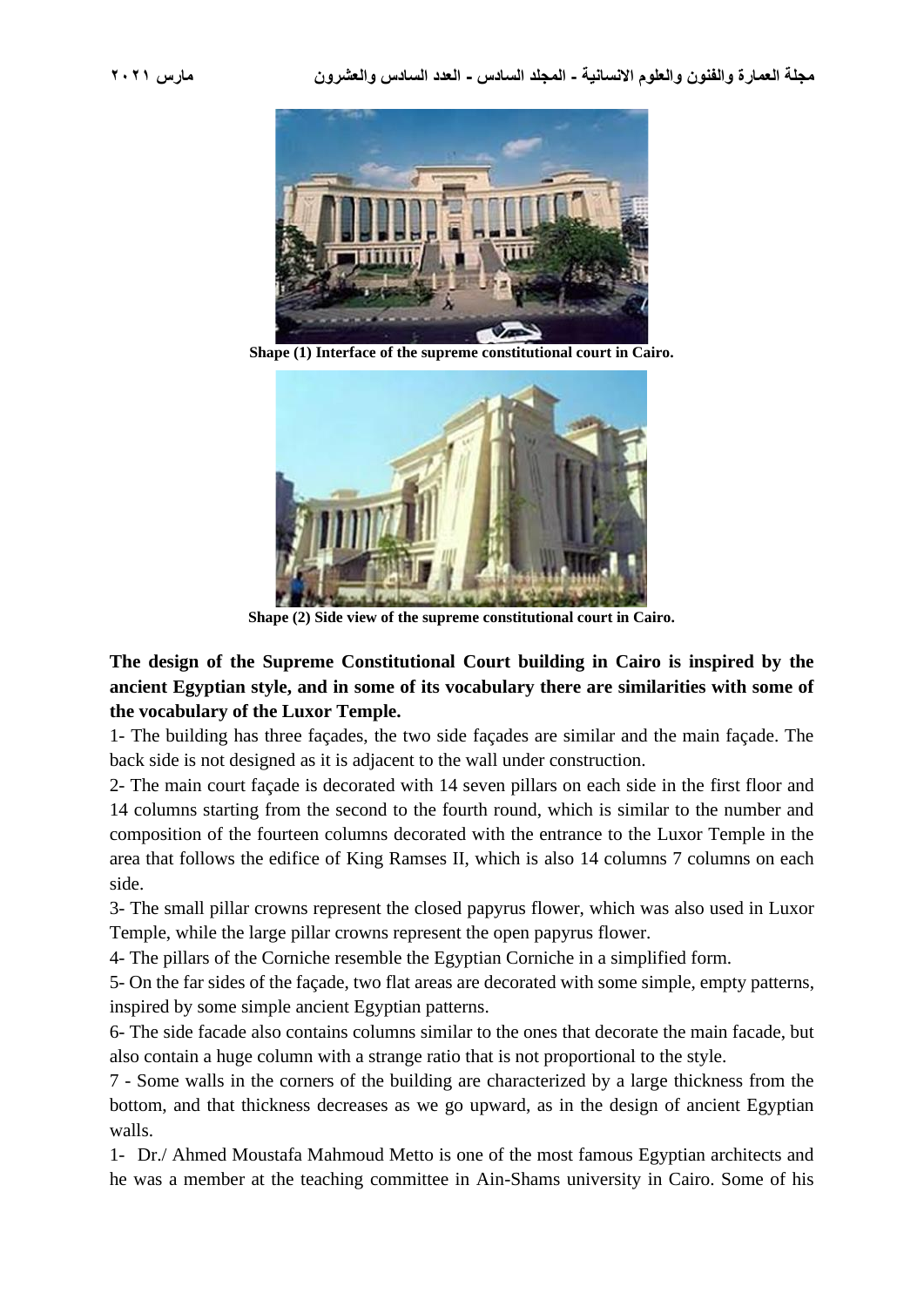important works are the new building of the constitutional court and Alexandria library. He was chosen to become chief of Rome academy and many other titles.

### **Second: inspiration from Islamic architecture:**

- AUC. (American university) Residence in New Cairo inspired from both Islamic and Egyptian environmental architecture with some modernity for architects Abd Al Halim Ibrahim Abd Al Halim and Carol R. Johnson Associates, Legorreta.



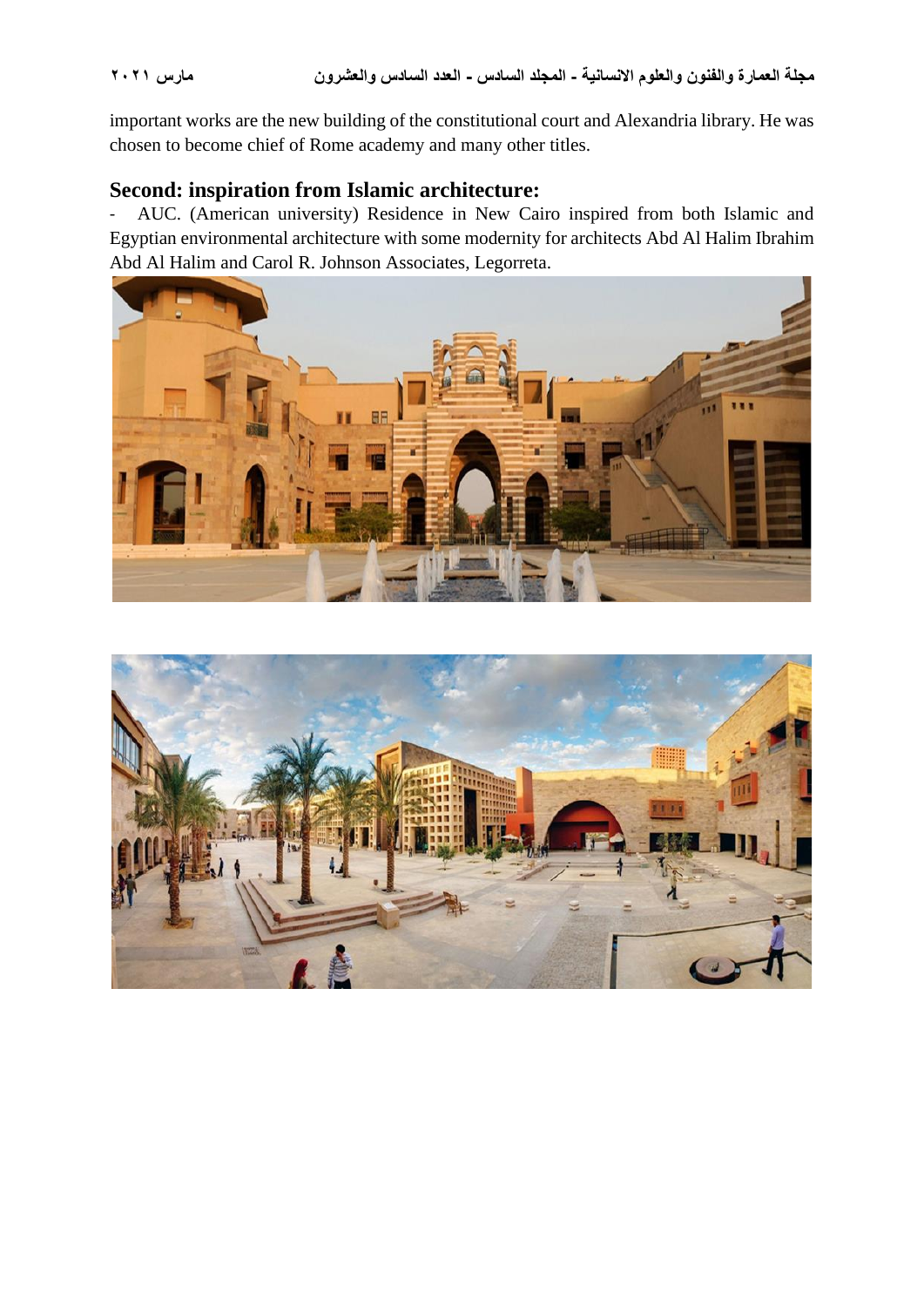

**Shape (4) Different images of AUC. (American university) Residence in New Cairo**

#### **The new American University building is inspired by Islamic architecture and is considered a kind of preserving the multi-civilizational identity in Egypt. The design was distinguished by the following:**

1- Formative treatments inspired by the Islamic style in the presence of mashrabiyas, Islamic contracts and parallel horizontal lines, as well as internal courtyards equipped with water fountains and internal tree planting from palm trees and some other plants.

2- Environmental treatments suitable for the desert region and hot dry climate, such as directing the openings towards the northern direction.

3- Using natural materials like wood in mashrabiya and limestone in thick walls as a kind of thermal insulation.

4- The use of the colors closest to nature in stone, beige and brown wood color.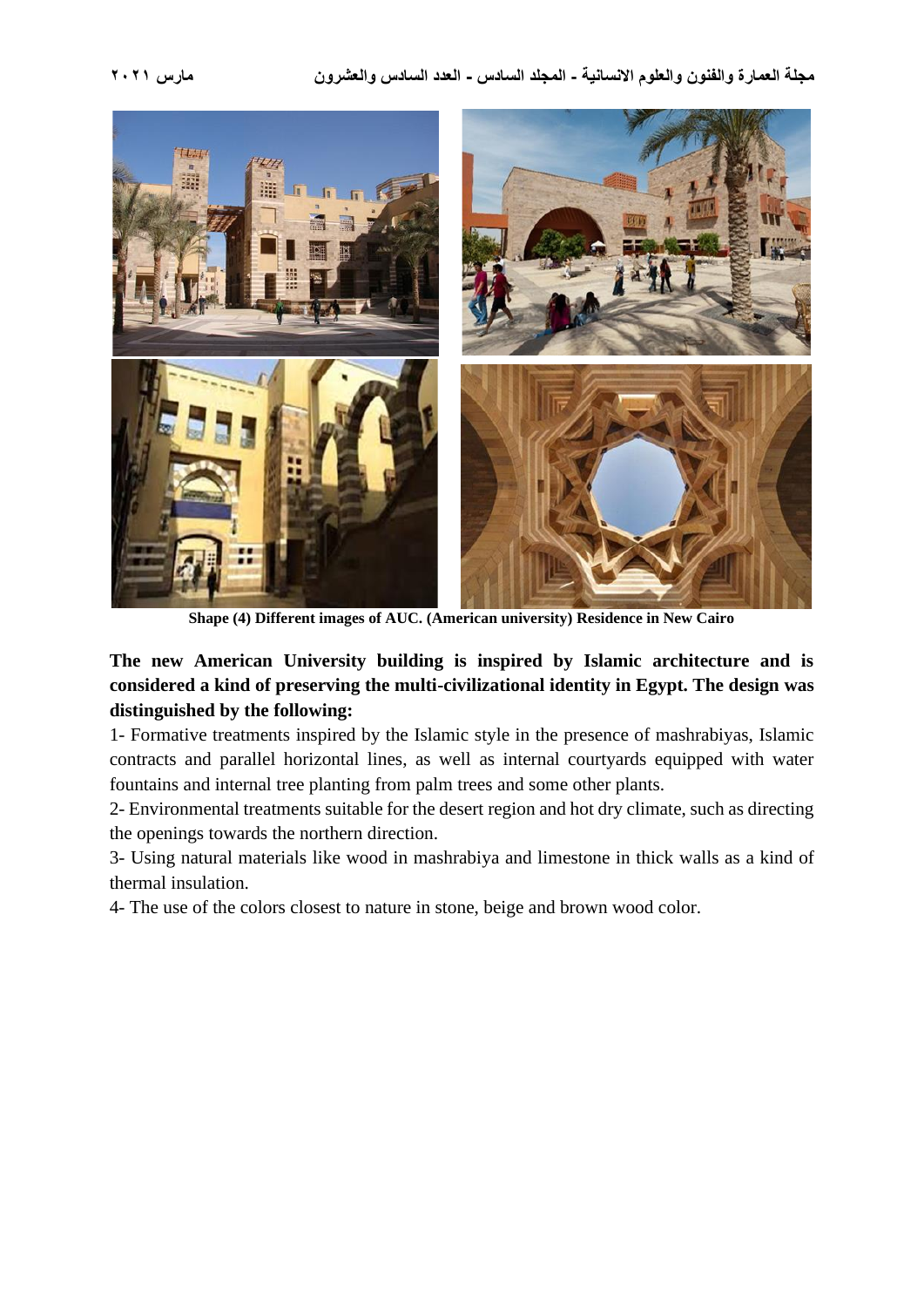- **Third: Al Bahr tower in Abu Dhabi (architecture giant Aedas)**



**Shape (5) Al Bahr tower in Abu Dhabi**



**Shape (6) A detail that shows the design of the interface of Al Bahr tower in Abu Dhabi and possibility of moving its parts.**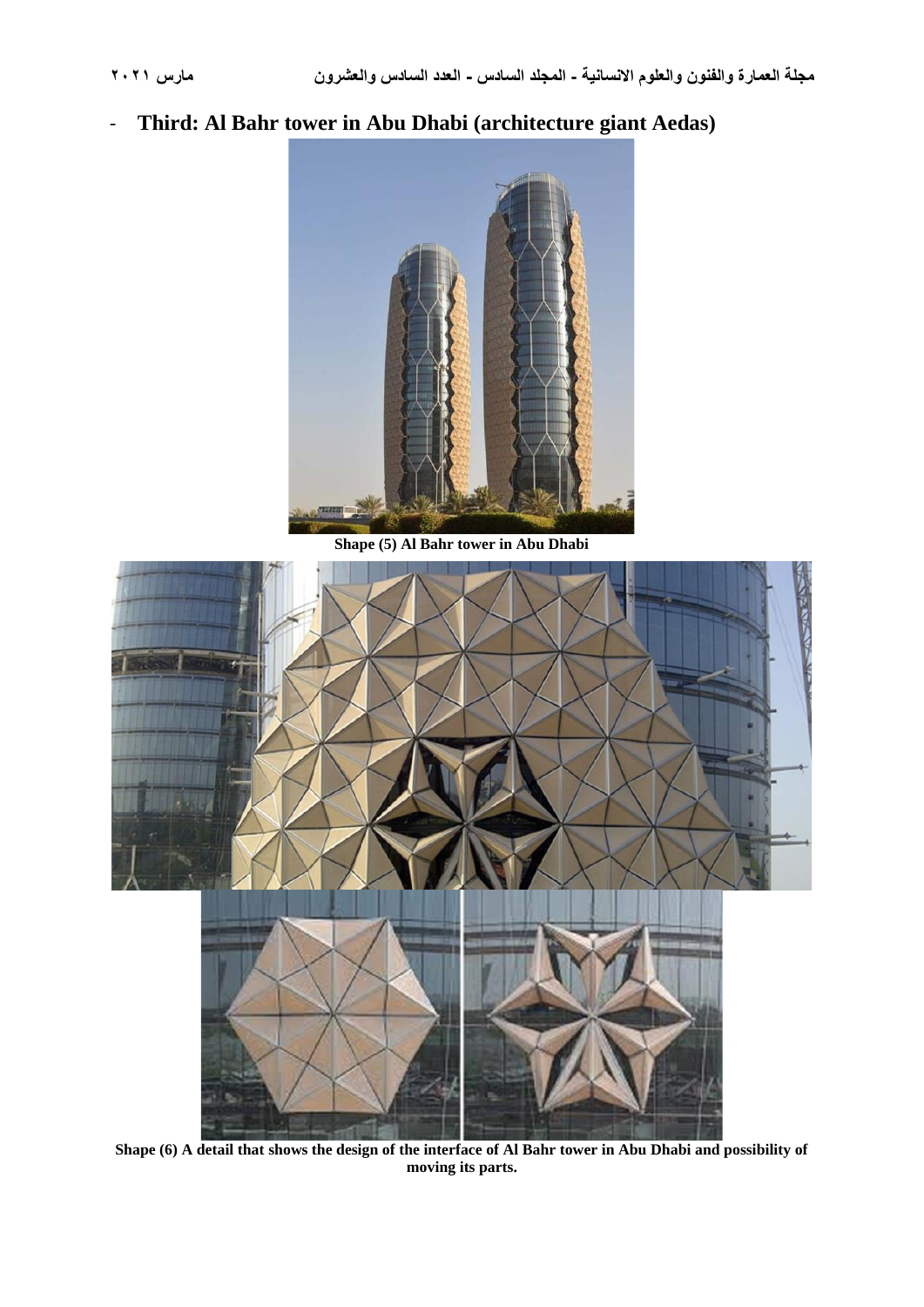#### **The design of the building is inspired by Islamic elements in a modern spirit, as follows:**

1- Its interface is inspired by the idea of Mashrabiya, as well as from the Islamic six-pointed star.

2- It can open and close the front parts to control the lighting and shading and to reduce the amount of heat entering. Use insulating glass as an aesthetic as well.

All this is inspired by the spirit of Islamic art and merges with contemporary to create a creative integration between heritage and modern design thought.

### **Results:**

1- Heritage items combined with contemporary thought can be used to produce new treatments that carry the spirit of cultural heritage in a modern design template.

#### **Recommendations:**

Reviving the spirit of the people cultural inheritance with all its various trends and mix it with the modern design intellect to produce ideas that carry identity and originality of the past and science and development of the present time.

### **References:**

#### **Original Arabic books**

1- Altwaijri, Abdulaziz bin Othman, Heritage and Identity, Rabat, Islamic Educational, Scientific and Cultural Organization (ISESCO).

#### **Books translated into Arabic**

2- Scott, Robert Gillam, Foundations of Design, translated by Mohamed Mahmoud Youssef and Abdel-Baqi Mohamed Ibrahim, Review by Abdel Aziz Mohamed Fahim, Cairo, Dar Nahdet Misr for Printing and Publishing.

#### **Scientific thesis**

3- Abul-Gheit, Shaimaa Mohamed Said, Creative Design and its Effect in the Architecture of the Future, a PhD, Faculty of Applied Arts, Helwan University.

#### **Published researches in conferences and magazines**

4- Dr. Abdul Latif Abdulrahman Abdel-Naim, Inspiration of Urban Heritage from Cloning to Localization and Sustainability of Architecture and Local Construction, National Center for Building and Housing Research, published in the research gate, 2012.

5- Abul-Gheit, Shaimaa Mohamed Said, Design as a Development Factor for Culture and Visual Arts, Journal of Architecture, Arts and Human Sciences, No. 14, 2019.

6- Abul-Gheit, Shaimaa Mohamed Said, Interactive Design and its Application in Public Parks as part of Environmental Design, International Design Magazine, Special Issue for the Second International Conference Sustainable Development of the Arab Countries, 2017.

#### **Internet links and websites**

7-Dr. Arafat, virtue, creative thinking ... concept, types, characteristics, components, stages and factors affecting it, published article, Center for Studies, on 29 - 10 - 2010 <http://www.alnoor.se/article.asp?id=91424>

8- UNESCO, United Nations Educational, Scientific and Cultural Organization, Intangible Cultural Heritage